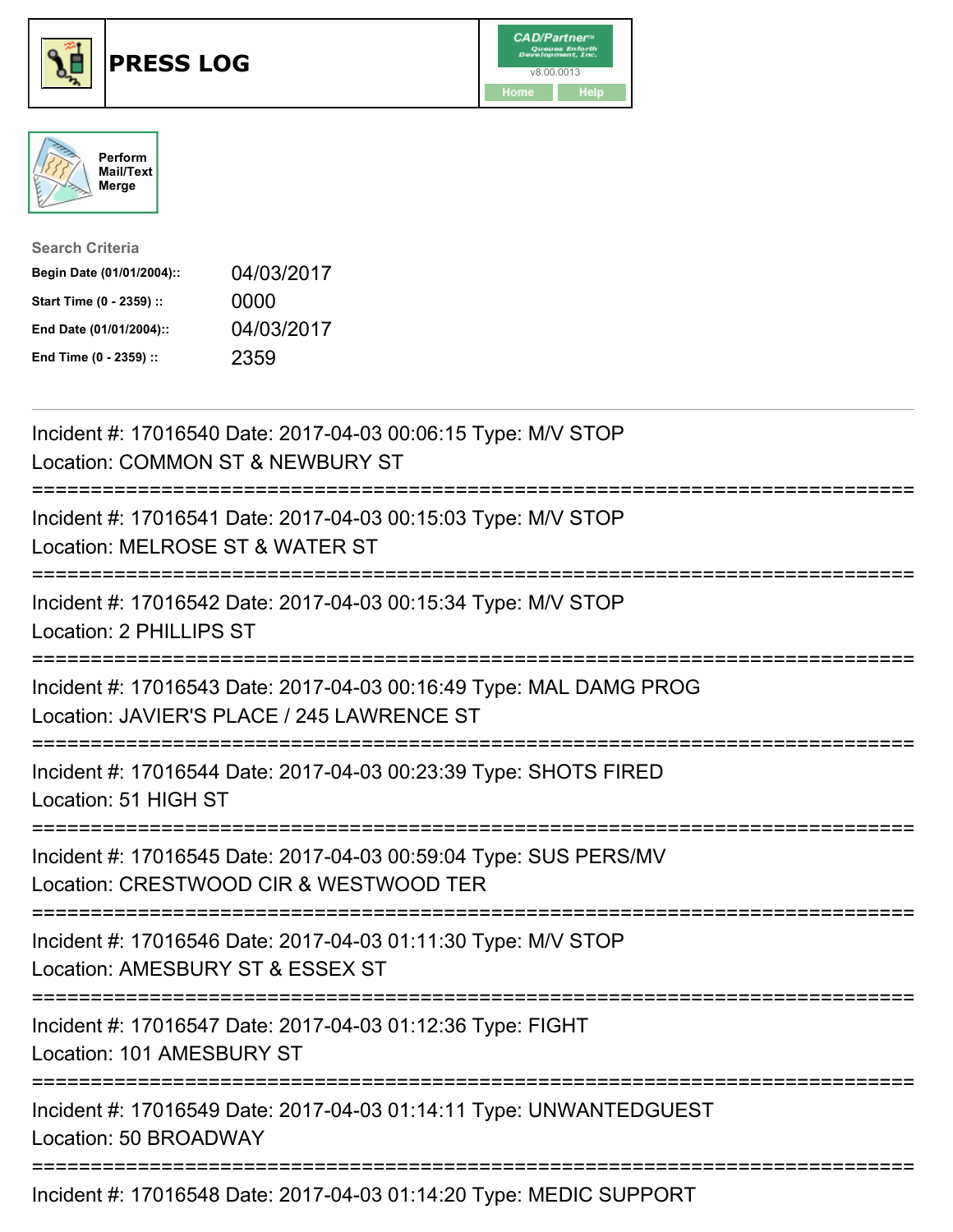| Location: EL JAROBAN CLUB / 21 NEWBURY ST                                                                      |
|----------------------------------------------------------------------------------------------------------------|
| Incident #: 17016550 Date: 2017-04-03 01:19:35 Type: UNKNOWN PROB<br>Location: 415 BROADWAY                    |
| Incident #: 17016551 Date: 2017-04-03 01:26:38 Type: GENERAL SERV<br>Location: SAM'S FOOD STORE / 389 BROADWAY |
| Incident #: 17016552 Date: 2017-04-03 01:27:36 Type: M/V STOP<br>Location: APPLETON ST & METHUEN ST            |
| Incident #: 17016553 Date: 2017-04-03 01:31:09 Type: M/V STOP<br>Location: 207 HAVERHILL ST                    |
| Incident #: 17016554 Date: 2017-04-03 01:35:13 Type: M/V STOP<br>Location: HAVERHILL ST & LAWRENCE ST          |
| Incident #: 17016555 Date: 2017-04-03 01:37:02 Type: M/V STOP<br>Location: 33 JACKSON ST                       |
| Incident #: 17016556 Date: 2017-04-03 01:40:22 Type: M/V STOP<br>Location: HAVERHILL ST & JACKSON ST           |
| Incident #: 17016557 Date: 2017-04-03 01:42:49 Type: M/V STOP<br>Location: 53 NEWBURY ST                       |
| Incident #: 17016559 Date: 2017-04-03 01:43:56 Type: VIO 209A<br>Location: 83 WEST ST FL 3                     |
| Incident #: 17016558 Date: 2017-04-03 01:44:16 Type: NOISE ORD<br>Location: 63 BUNKERHILL ST FL 2              |
| Incident #: 17016560 Date: 2017-04-03 01:48:52 Type: M/V STOP<br>Location: PROSPECT ST                         |
| Incident #: 17016561 Date: 2017-04-03 01:59:21 Type: M/V STOP<br>Location: 643 BROADWAY                        |
| Incident #: 17016562 Date: 2017-04-03 02:04:58 Type: M/V STOP<br>Location: 0 BROADWAY                          |
|                                                                                                                |

Incident #: 17016563 Date: 2017-04-03 02:11:58 Type: NOISE ORD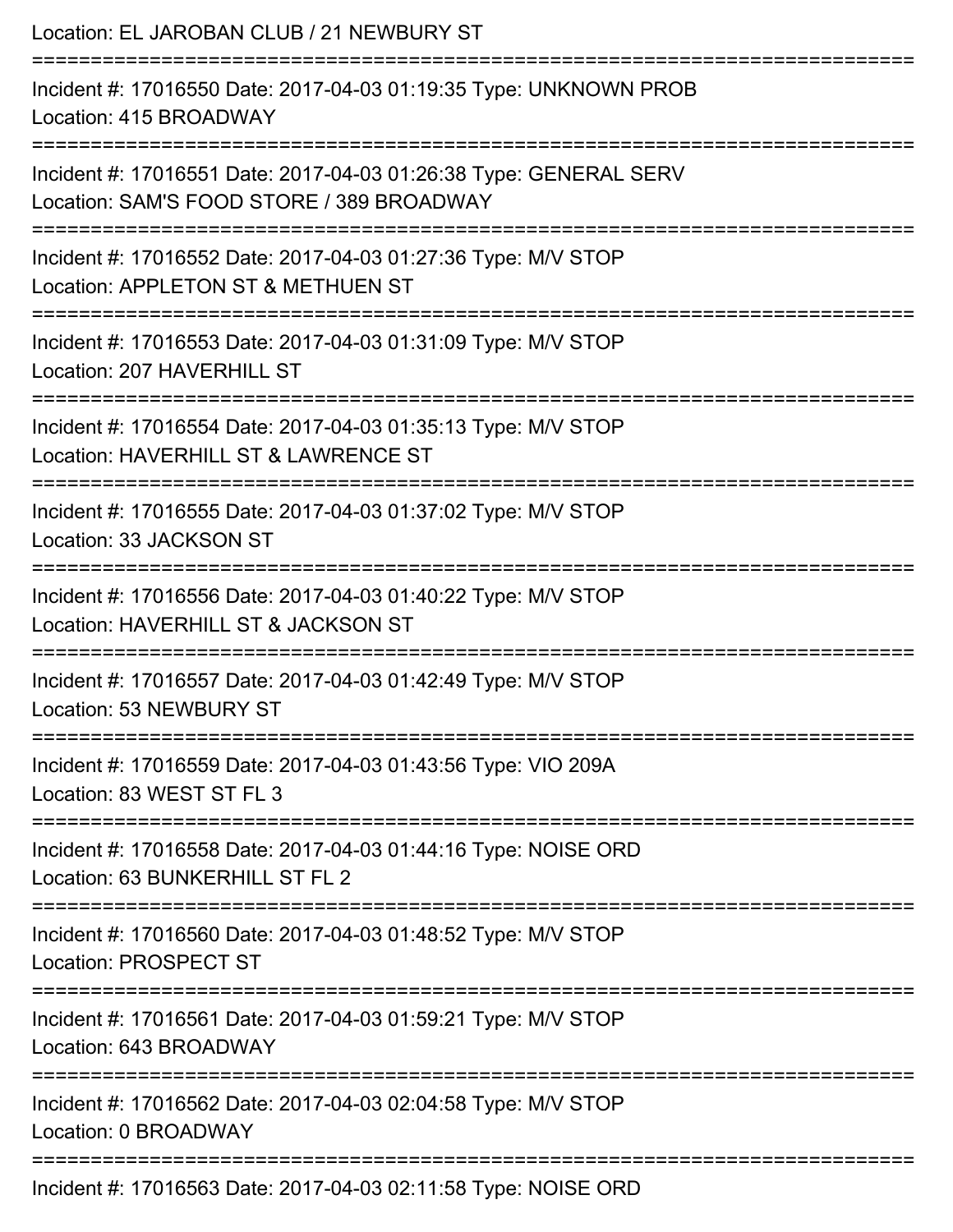| Incident #: 17016566 Date: 2017-04-03 02:12:51 Type: M/V STOP<br>Location: HAVERHILL ST & IRENE ST                     |
|------------------------------------------------------------------------------------------------------------------------|
| Incident #: 17016564 Date: 2017-04-03 02:13:35 Type: M/V STOP<br>Location: 1 CANAL ST                                  |
| Incident #: 17016565 Date: 2017-04-03 02:24:00 Type: SPECIAL CHECK<br>Location: SEVEN ELEVEN / HAVERHILL ST            |
| Incident #: 17016567 Date: 2017-04-03 02:30:21 Type: M/V STOP<br>Location: HAVERHILL ST & MARGIN ST                    |
| Incident #: 17016568 Date: 2017-04-03 02:33:43 Type: MEDIC SUPPORT<br>Location: 202 CARLETON ST                        |
| Incident #: 17016569 Date: 2017-04-03 02:37:23 Type: BUILDING CHK<br>Location: HAFFNERS GAS STATION / 469 HAVERHILL ST |
| Incident #: 17016570 Date: 2017-04-03 02:50:24 Type: ALARM/BURG<br>Location: 70 N PARISH RD                            |
| Incident #: 17016571 Date: 2017-04-03 02:51:50 Type: M/V STOP<br>Location: HAVERHILL ST & MAY ST                       |
| Incident #: 17016572 Date: 2017-04-03 03:12:22 Type: ALARMS<br>Location: 205 BROADWAY                                  |
| Incident #: 17016573 Date: 2017-04-03 03:34:10 Type: CK WELL BEING<br>Location: 270 CANAL ST #512                      |
| Incident #: 17016574 Date: 2017-04-03 03:49:48 Type: MV/BLOCKING<br>Location: 277 LAWRENCE ST                          |
| Incident #: 17016575 Date: 2017-04-03 03:57:32 Type: NOISE ORD<br>Location: 204 S UNION ST FL 2                        |
| Incident #: 17016576 Date: 2017-04-03 04:21:25 Type: BUILDING CHK<br>Location: DUNKIN DONUTS / 104 MARSTON ST          |
| Incident #: 17016577 Date: 2017-04-03 07:08:51 Type: M/V STOP                                                          |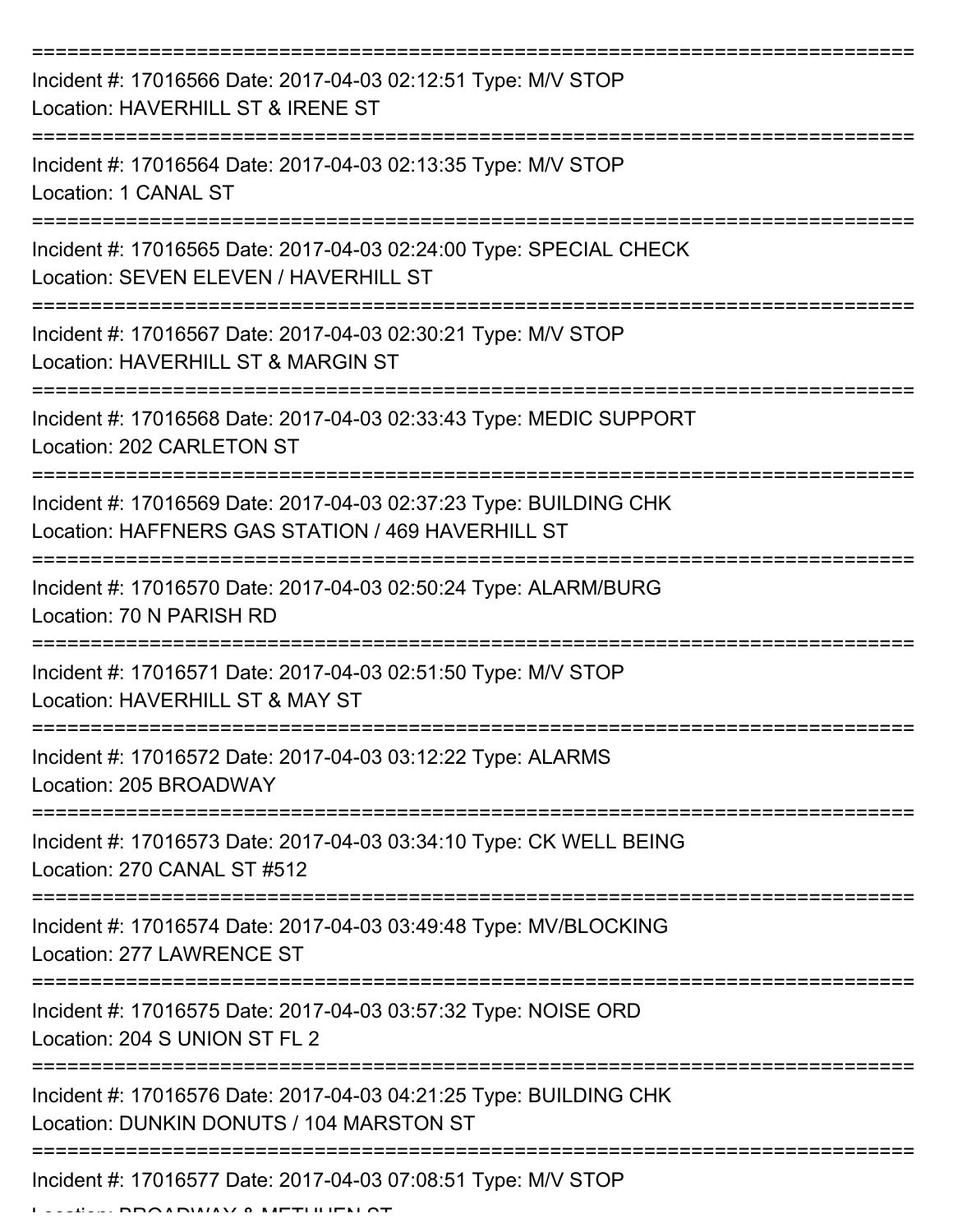| Incident #: 17016578 Date: 2017-04-03 07:15:08 Type: GENERAL SERV<br>Location: 1 GENERAL ST                  |
|--------------------------------------------------------------------------------------------------------------|
| Incident #: 17016579 Date: 2017-04-03 07:23:14 Type: M/V STOP<br>Location: CHESTNUT ST & SHORT ST            |
| Incident #: 17016580 Date: 2017-04-03 07:24:19 Type: M/V STOP<br>Location: 205 BROADWAY                      |
| Incident #: 17016581 Date: 2017-04-03 07:24:43 Type: PARK & WALK<br>Location: BROADWAY                       |
| Incident #: 17016582 Date: 2017-04-03 07:25:45 Type: M/V STOP<br>Location: 30 S BROADWAY                     |
| Incident #: 17016583 Date: 2017-04-03 07:27:30 Type: AUTO ACC/UNK PI<br>Location: 39 BOWDOIN ST              |
| Incident #: 17016584 Date: 2017-04-03 07:28:38 Type: M/V STOP<br>Location: CHESTNUT ST & SHORT ST            |
| Incident #: 17016585 Date: 2017-04-03 07:35:01 Type: M/V STOP<br>Location: MERRIMACK ST & S BROADWAY         |
| Incident #: 17016586 Date: 2017-04-03 07:35:49 Type: MV/BLOCKING<br>Location: 487 HAVERHILL ST<br>---------- |
| Incident #: 17016587 Date: 2017-04-03 07:46:47 Type: M/V STOP<br>Location: BURGER KING / 187 BROADWAY        |
| Incident #: 17016589 Date: 2017-04-03 07:54:37 Type: MV/BLOCKING<br>Location: 151 GARDEN ST                  |
| Incident #: 17016588 Date: 2017-04-03 07:54:52 Type: M/V STOP<br>Location: BROADWAY & GREEN ST               |
| Incident #: 17016592 Date: 2017-04-03 07:55:50 Type: CK WELL BEING<br>Location: ESSEX ST & WINTER ST         |
| Incident #: 17016590 Date: 2017-04-03 07:55:55 Type: M/V STOP                                                |

Location: LAWDENCE ST & MVDTLE ST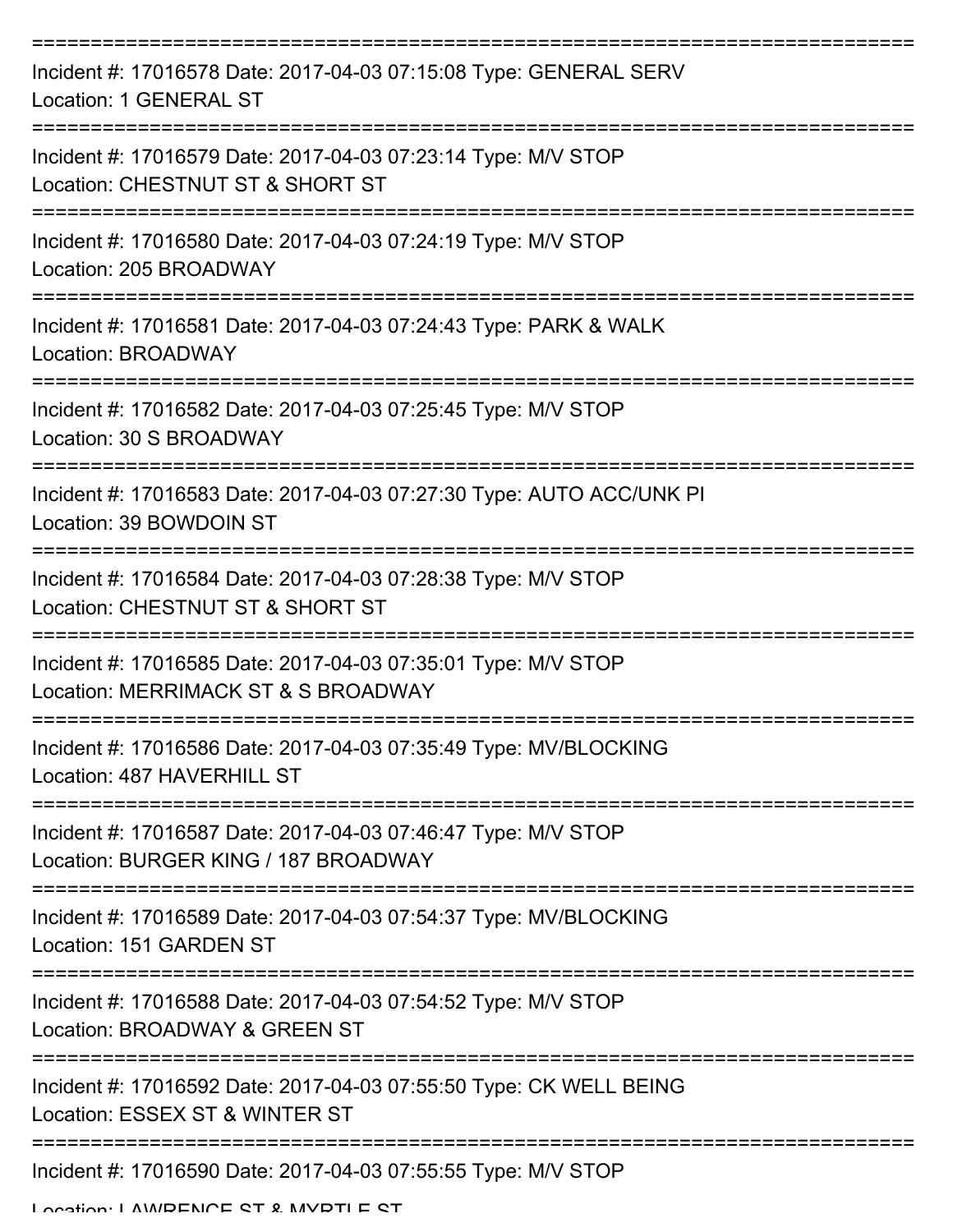| Incident #: 17016591 Date: 2017-04-03 07:56:37 Type: M/V STOP<br>Location: S BROADWAY & SALEM ST                      |
|-----------------------------------------------------------------------------------------------------------------------|
| Incident #: 17016593 Date: 2017-04-03 08:00:12 Type: DISABLED MV<br>Location: FRANKLIN ST & LOWELL ST                 |
| Incident #: 17016594 Date: 2017-04-03 08:31:43 Type: HIT & RUN M/V<br>Location: 495 SOUTH (LOWER DECK BRIDGE)         |
| Incident #: 17016595 Date: 2017-04-03 08:44:42 Type: WIRE DOWN<br>Location: 5 WOODLAND CT                             |
| --------------<br>Incident #: 17016596 Date: 2017-04-03 08:46:03 Type: M/V STOP<br>Location: EMBANKMENT RD & WATER ST |
| Incident #: 17016597 Date: 2017-04-03 08:55:08 Type: NEIGHBOR PROB<br>Location: 183 PARKER ST #12                     |
| Incident #: 17016598 Date: 2017-04-03 09:20:18 Type: SUS PERS/MV<br>Location: TITOS FURNITURE / 275 ESSEX ST          |
| Incident #: 17016600 Date: 2017-04-03 09:34:15 Type: LOST PROPERTY<br>Location: 67 SPRINGFIELD ST                     |
| Incident #: 17016599 Date: 2017-04-03 09:35:37 Type: PARK & WALK<br>Location: BRADFORD ST & BROADWAY                  |
| Incident #: 17016601 Date: 2017-04-03 09:39:36 Type: INVEST CONT<br>Location: 252 FARNHAM ST FL 2                     |
| Incident #: 17016602 Date: 2017-04-03 09:43:04 Type: KEEP PEACE<br>Location: 63 MARBLE AV                             |
| Incident #: 17016603 Date: 2017-04-03 09:59:22 Type: PARK & WALK<br>Location: BRADFORD ST & BROADWAY                  |
| Incident #: 17016604 Date: 2017-04-03 10:03:10 Type: COURT DOC SERVE<br>Location: 127 HAVERHILL ST                    |
| Incident #: 17016605 Date: 2017-04-03 10:04:34 Type: M/V STOP                                                         |

Location: 380 S UNION ST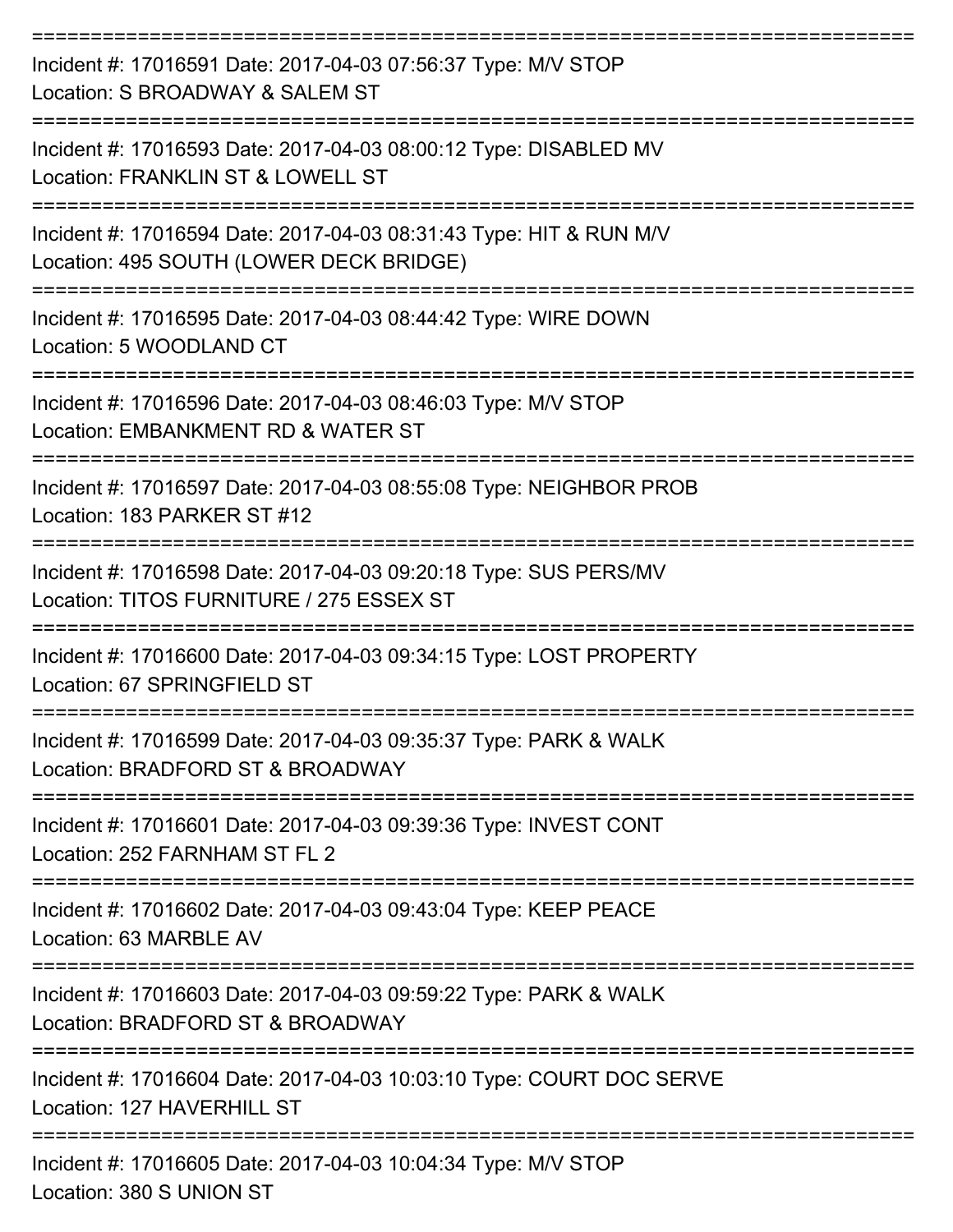| Incident #: 17016606 Date: 2017-04-03 10:15:29 Type: M/V STOP<br>Location: 40 WINTHROP AV              |
|--------------------------------------------------------------------------------------------------------|
| Incident #: 17016608 Date: 2017-04-03 10:21:51 Type: COURT DOC SERVE<br>Location: 4 GROVE ST           |
| Incident #: 17016607 Date: 2017-04-03 10:23:49 Type: ALARM/BURG<br>Location: GANGE RESD / 181 FERRY ST |
| Incident #: 17016609 Date: 2017-04-03 10:25:42 Type: SUS PERS/MV<br>Location: 205 BROADWAY             |
| Incident #: 17016610 Date: 2017-04-03 10:26:18 Type: INVESTIGATION<br>Location: 178 PHILLIPS ST        |
| Incident #: 17016611 Date: 2017-04-03 10:26:51 Type: DRUG VIO<br>Location: 8 THORNDIKE ST              |
| Incident #: 17016612 Date: 2017-04-03 10:28:30 Type: TRESPASSING<br>Location: 16 BEACON ST             |
| Incident #: 17016613 Date: 2017-04-03 10:34:41 Type: ROBBERY PAST<br>Location: 241 JACKSON ST          |
| Incident #: 17016614 Date: 2017-04-03 10:42:01 Type: COURT DOC SERVE<br>Location: 140 JACKSON ST       |
| Incident #: 17016615 Date: 2017-04-03 10:48:28 Type: INVEST CONT<br>Location: 96 WOODLAND ST           |
| Incident #: 17016616 Date: 2017-04-03 10:53:40 Type: ANIMAL COMPL<br>Location: 222 PARK ST             |
| Incident #: 17016617 Date: 2017-04-03 11:01:59 Type: 209A/SERVE<br>Location: 83 WEST ST                |
| Incident #: 17016618 Date: 2017-04-03 11:03:13 Type: SUS PERS/MV<br>Location: 14 WORSWICK TER          |
| Incident #: 17016619 Date: 2017-04-03 11:04:46 Type: SUS PERS/MV<br>Location: CHESTER ST & CLIFTON ST  |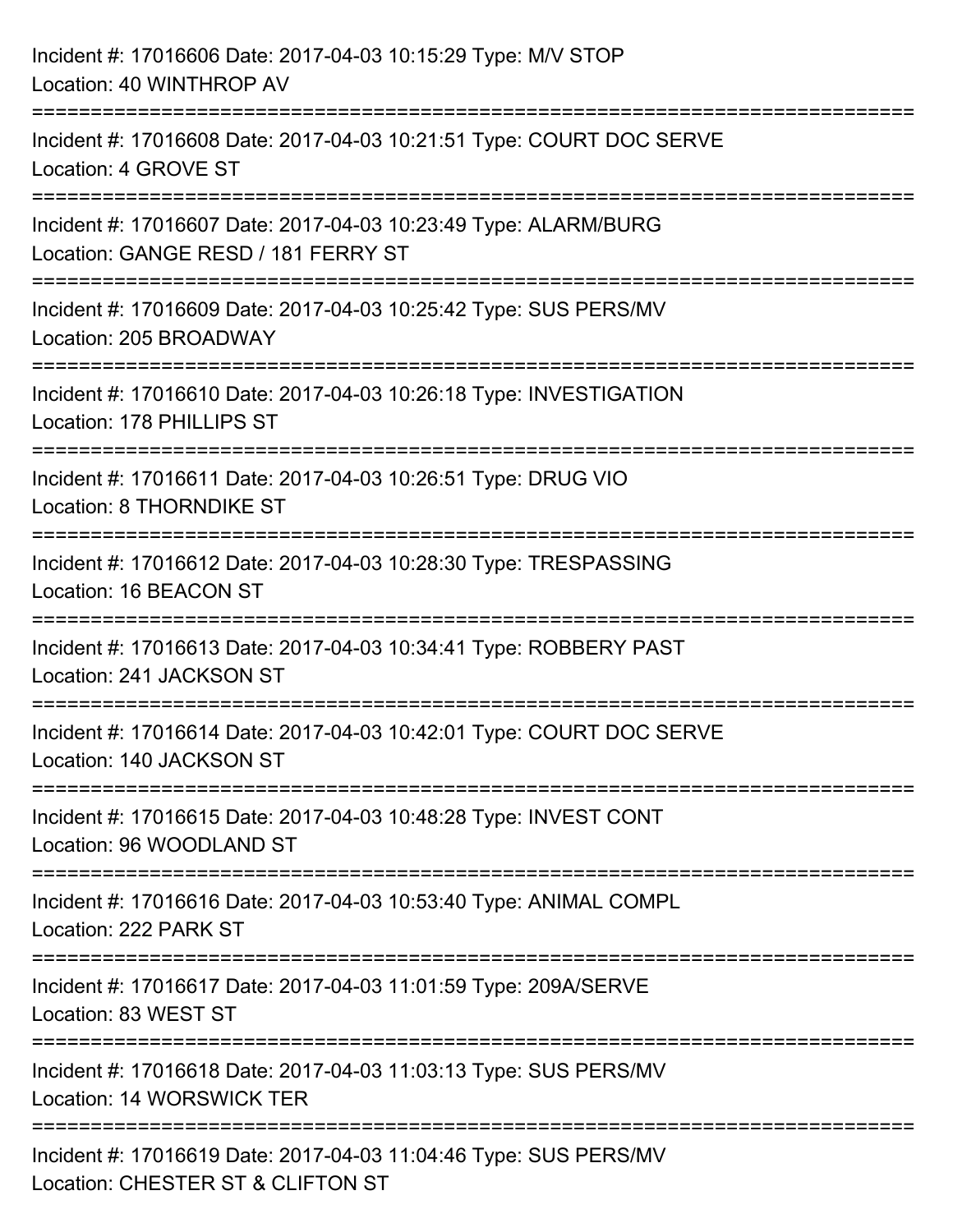| Incident #: 17016620 Date: 2017-04-03 11:06:21 Type: HARASSMENT<br>Location: 101 PARKER ST                                       |
|----------------------------------------------------------------------------------------------------------------------------------|
| ==================================<br>Incident #: 17016621 Date: 2017-04-03 11:09:56 Type: SUS PERS/MV<br>Location: 499 ESSEX ST |
| =================<br>Incident #: 17016622 Date: 2017-04-03 11:29:25 Type: CK WELL BEING<br>Location: 222 PARK ST                 |
| Incident #: 17016623 Date: 2017-04-03 11:38:03 Type: M/V STOP<br>Location: 28 HANCOCK ST                                         |
| Incident #: 17016624 Date: 2017-04-03 11:42:29 Type: M/V STOP<br>Location: JORDAN ST & WATER ST                                  |
| Incident #: 17016625 Date: 2017-04-03 11:48:05 Type: MV/BLOCKING<br>Location: S BROADWAY & SALEM ST                              |
| ;====================<br>Incident #: 17016626 Date: 2017-04-03 11:50:29 Type: M/V STOP<br>Location: CROSBY ST & S BROADWAY       |
| Incident #: 17016627 Date: 2017-04-03 11:57:26 Type: INVESTIGATION<br>Location: LAWRENCE HIGH SCHOOL / 233 HAVERHILL ST          |
| Incident #: 17016628 Date: 2017-04-03 12:02:41 Type: TOW OF M/V<br>Location: 2 INMAN ST                                          |
| Incident #: 17016629 Date: 2017-04-03 12:19:01 Type: KEEP PEACE<br>Location: 28 BODWELL ST                                       |
| Incident #: 17016630 Date: 2017-04-03 12:21:35 Type: PARK & WALK<br>Location: BRADFORD ST & BROADWAY                             |
| Incident #: 17016631 Date: 2017-04-03 12:27:27 Type: SUS PERS/MV<br>Location: CANAL ST & MILL ST                                 |
| Incident #: 17016632 Date: 2017-04-03 12:33:35 Type: CK WELL BEING<br>Location: LAPLUME PRINTING + ENGRAVING / 1 FARLEY ST       |
| Incident #: 17016633 Date: 2017-04-03 12:55:21 Type: INVESTIGATION<br>Location: LAWRENCE HIGH SCHOOL / 71 N PARISH RD            |

===========================================================================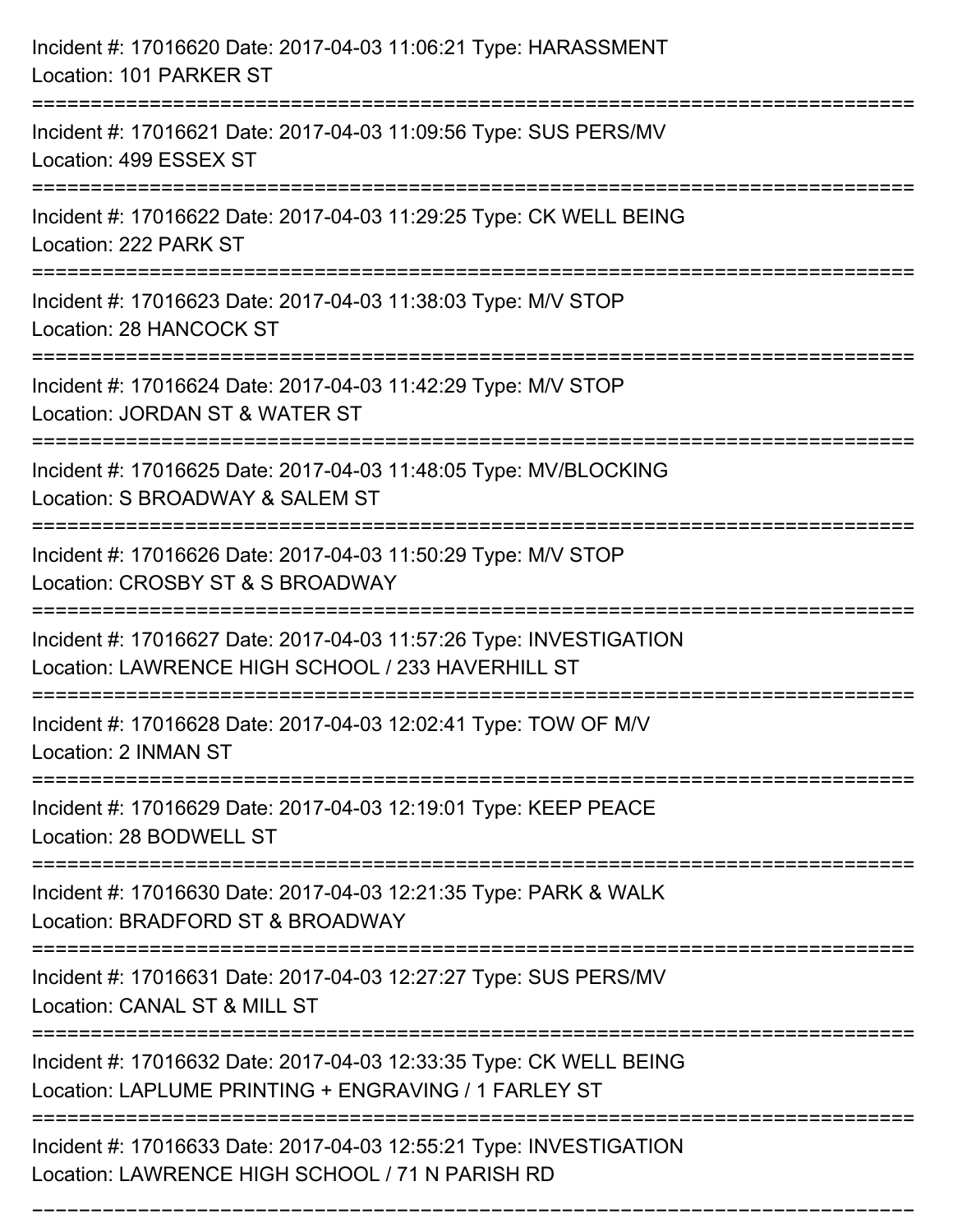| Incident #: 17016634 Date: 2017-04-03 12:57:44 Type: DRUG VIO<br>Location: 444 CANAL ST                                      |
|------------------------------------------------------------------------------------------------------------------------------|
| :==============<br>Incident #: 17016635 Date: 2017-04-03 13:01:26 Type: INVESTIGATION<br>Location: 77 SUNRAY ST              |
| Incident #: 17016636 Date: 2017-04-03 13:08:22 Type: M/V STOP<br>Location: 67 BODWELL ST                                     |
| Incident #: 17016637 Date: 2017-04-03 13:19:10 Type: M/V STOP<br>Location: HAVERHILL ST & HAMPSHIRE ST                       |
| Incident #: 17016638 Date: 2017-04-03 13:19:40 Type: M/V STOP<br>Location: BROADWAY & LAKE ST                                |
| Incident #: 17016639 Date: 2017-04-03 13:40:34 Type: NOISE ORD<br>Location: HAFFNER'S GAS STATION / 69 PARKER ST             |
| Incident #: 17016640 Date: 2017-04-03 13:41:49 Type: SUS PERS/MV<br>Location: 621 ESSEX ST<br>============================== |
| Incident #: 17016641 Date: 2017-04-03 13:48:57 Type: MAL DAMAGE<br>Location: 103 HAVERHILL ST #APT 2                         |
| Incident #: 17016642 Date: 2017-04-03 13:49:54 Type: M/V STOP<br>Location: 50 PROSPECT ST                                    |
| Incident #: 17016643 Date: 2017-04-03 14:07:24 Type: M/V STOP<br>Location: ANDOVER ST & WINTHROP AV                          |
| Incident #: 17016644 Date: 2017-04-03 14:09:16 Type: MAL DAMAGE<br>Location: 19 CANTON ST                                    |
| Incident #: 17016645 Date: 2017-04-03 14:09:43 Type: M/V STOP<br>Location: ESSEX ST & HAMPSHIRE ST                           |
| Incident #: 17016646 Date: 2017-04-03 14:11:07 Type: DISTURBANCE<br>Location: BRUCE SCHOOL / 135 BUTLER ST                   |
| Incident #: 17016647 Date: 2017-04-03 14:15:23 Type: INVESTIGATION<br>Location: LAWRENCE GENERAL HOSPITAL / 1 GENERAL ST     |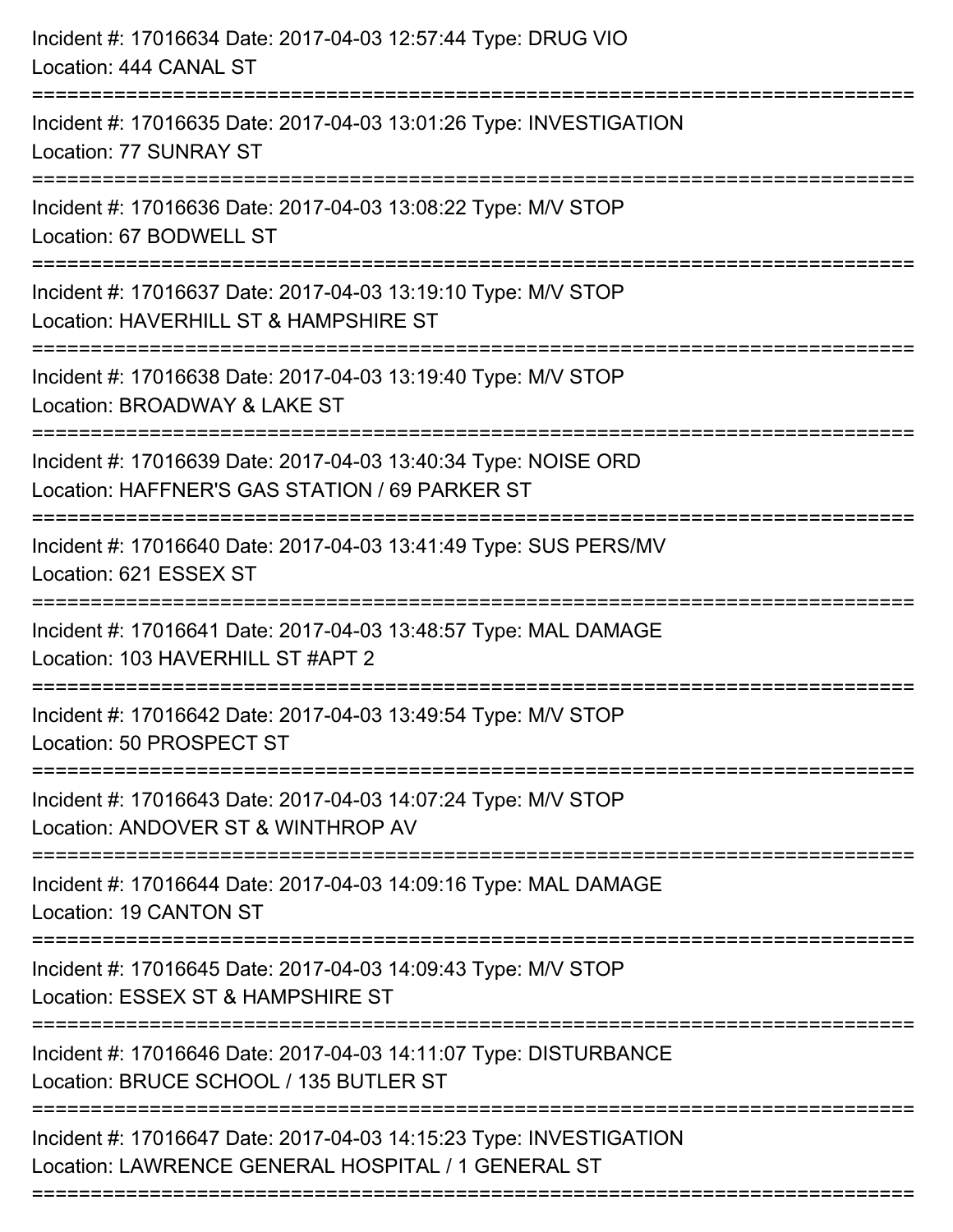Location: 857 ESSEX ST

| Incident #: 17016649 Date: 2017-04-03 14:19:43 Type: DOMESTIC/PROG<br>Location: 90 E HAVERHILL ST FL 2NDFL    |
|---------------------------------------------------------------------------------------------------------------|
| Incident #: 17016650 Date: 2017-04-03 14:29:34 Type: FRAUD<br>Location: 84 JAMAICA ST                         |
| Incident #: 17016651 Date: 2017-04-03 14:42:37 Type: M/V STOP<br>Location: 265 ESSEX ST                       |
| Incident #: 17016652 Date: 2017-04-03 14:57:37 Type: DOMESTIC/PROG<br>Location: 183 PARKER ST FL 3RDFL        |
| Incident #: 17016653 Date: 2017-04-03 15:20:08 Type: SUS PERS/MV<br>Location: 80 CAMBRIDGE ST                 |
| Incident #: 17016654 Date: 2017-04-03 15:26:28 Type: MAL DAMAGE<br>Location: ABBOTT ST & PARKER ST            |
| Incident #: 17016655 Date: 2017-04-03 15:26:59 Type: SUS PERS/MV<br>Location: BOXFORD ST & PHILLIPS ST        |
| Incident #: 17016656 Date: 2017-04-03 15:32:03 Type: MAN DOWN<br>Location: PRIMO'S LIQUORS / 450 HAVERHILL ST |
| Incident #: 17016657 Date: 2017-04-03 15:39:13 Type: HIT & RUN M/V<br>Location: 15 CLIFTON ST                 |
| Incident #: 17016658 Date: 2017-04-03 15:49:41 Type: M/V STOP<br>Location: 19 POPLAR ST                       |
| Incident #: 17016659 Date: 2017-04-03 15:55:00 Type: 209A/SERVE<br>Location: 169 WILLOW ST                    |
| Incident #: 17016660 Date: 2017-04-03 16:02:30 Type: MAN DOWN<br>Location: AMESBURY ST & COMMON ST            |
| Incident #: 17016661 Date: 2017-04-03 16:15:29 Type: UNWANTEDGUEST<br>Location: 25 MARSTON ST                 |
|                                                                                                               |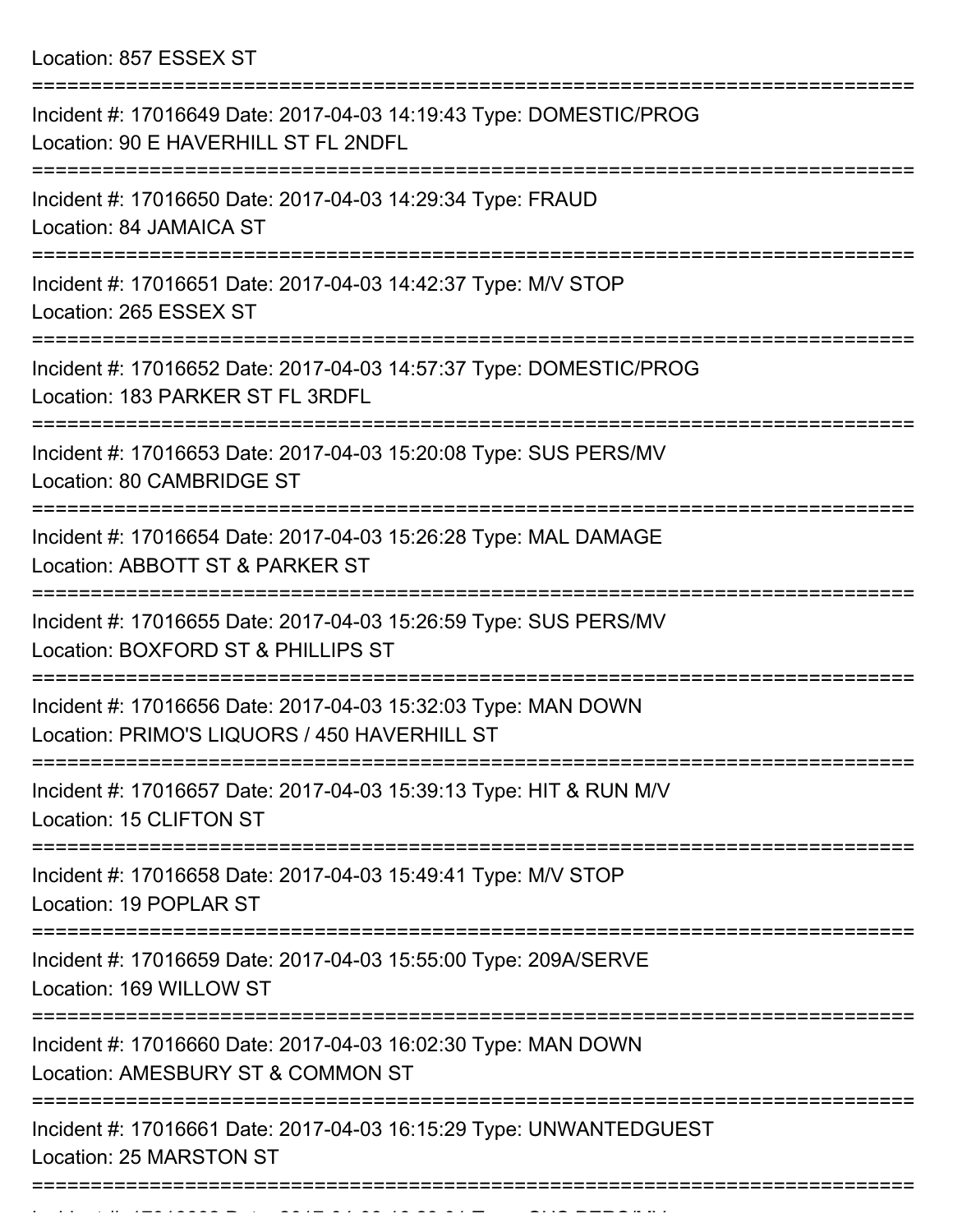Location: ERVING AV & LAWRENCE ST

| Incident #: 17016664 Date: 2017-04-03 16:26:21 Type: LARCENY/PAST<br>Location: GOMEZ MARKET / 252 WATER ST            |
|-----------------------------------------------------------------------------------------------------------------------|
| Incident #: 17016663 Date: 2017-04-03 16:26:38 Type: AUTO ACC/NO PI<br>Location: CENTRAL BRIDGE / 0 MERRIMACK ST      |
| Incident #: 17016665 Date: 2017-04-03 16:29:33 Type: MEDIC SUPPORT<br>Location: 5 WAYNE ST                            |
| Incident #: 17016666 Date: 2017-04-03 16:38:06 Type: NEIGHBOR PROB<br>Location: 12 FLORENCE ST                        |
| Incident #: 17016667 Date: 2017-04-03 16:44:56 Type: M/V STOP<br>Location: LAWRENCE GENERAL HOSPITAL / 1 GENERAL ST   |
| Incident #: 17016668 Date: 2017-04-03 16:49:37 Type: HIT & RUN M/V<br>Location: 4 DEWEY ST                            |
| Incident #: 17016669 Date: 2017-04-03 16:53:51 Type: INVEST CONT<br>Location: 71 KNOX ST                              |
| Incident #: 17016671 Date: 2017-04-03 16:56:26 Type: SUS PERS/MV<br>Location: FOXCROFT ST & MT VERNON ST              |
| Incident #: 17016670 Date: 2017-04-03 16:56:43 Type: M/V STOP<br>Location: CANAL ST & UNION ST                        |
| Incident #: 17016672 Date: 2017-04-03 16:57:51 Type: NEIGHBOR PROB<br>Location: 12 FLORENCE AV                        |
| =======================<br>Incident #: 17016673 Date: 2017-04-03 17:22:19 Type: ALARM/BURG<br>Location: 23 CORBETT RD |
| Incident #: 17016674 Date: 2017-04-03 17:27:44 Type: A&B PAST<br>Location: DE CACHE / 237A BROADWAY                   |
| Incident #: 17016675 Date: 2017-04-03 17:32:38 Type: WARRANT SERVE<br>Location: 247 FARNHAM ST                        |
|                                                                                                                       |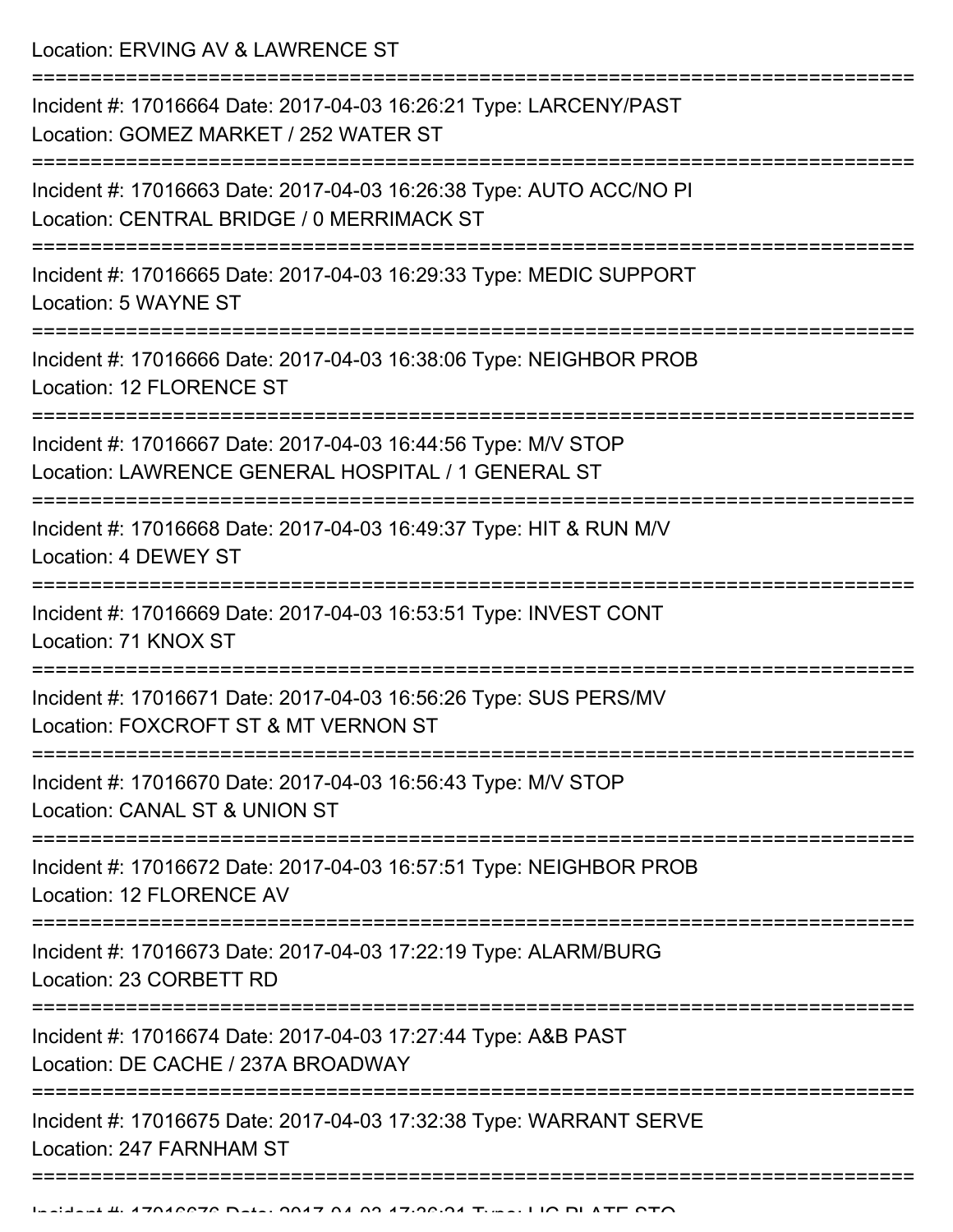Location: 15 GRAFTON ST ===========================================================================

Incident #: 17016677 Date: 2017-04-03 17:37:37 Type: MV/BLOCKING Location: 55 SPRUCE ST

=========================================================================== Incident #: 17016678 Date: 2017-04-03 17:38:44 Type: INVEST CONT

Location: 137 NEWBURY ST

===========================================================================

Incident #: 17016679 Date: 2017-04-03 17:43:47 Type: M/V STOP

Location: LAFAYETTE AV & S BROADWAY

===========================================================================

Incident #: 17016680 Date: 2017-04-03 17:48:25 Type: KEEP PEACE Location: GROTON ST & S BROADWAY

===========================================================================

Incident #: 17016681 Date: 2017-04-03 17:49:40 Type: DOMESTIC/PAST

Location: 4 FERRY ST #4

===========================================================================

Incident #: 17016682 Date: 2017-04-03 17:57:52 Type: UNWANTEDGUEST Location: 133 JACKSON ST #1

===========================================================================

Incident #: 17016683 Date: 2017-04-03 18:18:00 Type: MV/BLOCKING

Location: 45 EUTAW ST

===========================================================================

Incident #: 17016684 Date: 2017-04-03 18:30:14 Type: M/V STOP

Location: 1 HANCOCK ST

=========================================================================== Incident #: 17016685 Date: 2017-04-03 18:34:16 Type: M/V STOP

Location: 41 MEDFORD ST

=========================================================================== Incident #: 17016687 Date: 2017-04-03 18:36:58 Type: LARCENY/PAST

Location: 34 S BROADWAY

===========================================================================

Incident #: 17016686 Date: 2017-04-03 18:39:02 Type: M/V STOP Location: HANCOCK ST & MELROSE TER

===========================================================================

Incident #: 17016688 Date: 2017-04-03 18:42:31 Type: AUTO ACC/NO PI

Location: AMESBURY ST & HAVERHILL ST

===========================================================================

Incident #: 17016689 Date: 2017-04-03 18:52:47 Type: LIC PLATE STO Location: 800 ESSEX ST

===========================================================================

Incident #: 17016690 Date: 2017-04-03 18:57:08 Type: M/V STOP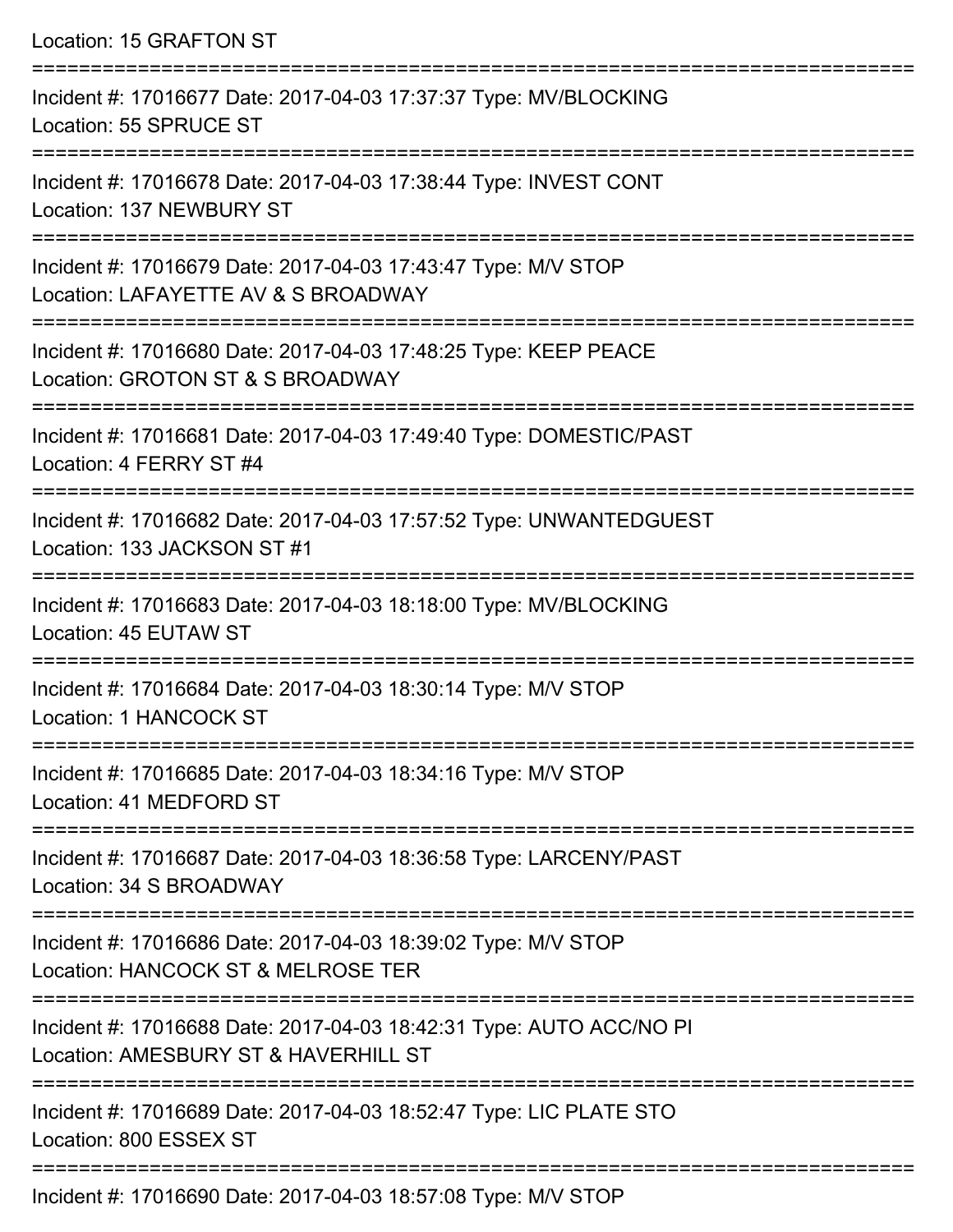| Incident #: 17016691 Date: 2017-04-03 19:01:18 Type: DRUG VIO<br><b>Location: BROOK ST</b>                            |
|-----------------------------------------------------------------------------------------------------------------------|
| Incident #: 17016692 Date: 2017-04-03 19:15:55 Type: M/V STOP<br>Location: ELM ST & UNION ST                          |
| Incident #: 17016693 Date: 2017-04-03 19:32:50 Type: M/V STOP<br>Location: MARKET ST & PARKER ST                      |
| Incident #: 17016694 Date: 2017-04-03 19:32:50 Type: DOMESTIC/PROG<br>Location: 63 AMES ST #G                         |
| Incident #: 17016695 Date: 2017-04-03 19:35:43 Type: DISTURBANCE<br>Location: 45 EUTAW ST                             |
| Incident #: 17016696 Date: 2017-04-03 19:39:33 Type: MAL DAMAGE<br>Location: CRICKET WIRELESS / 205 BROADWAY          |
| Incident #: 17016697 Date: 2017-04-03 20:05:00 Type: UNWANTEDGUEST<br>Location: 475 HAVERHILL ST                      |
| Incident #: 17016698 Date: 2017-04-03 20:06:28 Type: ALARM/BURG<br>Location: CASA ROJAS #1 / 246 ANDOVER ST           |
| Incident #: 17016699 Date: 2017-04-03 20:08:05 Type: ALARM/BURG<br>Location: LAWRENCE FAMILY DEVELOPMENT / 34 WEST ST |
| Incident #: 17016700 Date: 2017-04-03 20:18:04 Type: HIT & RUN M/V<br>Location: FITZ ST & LAWRENCE ST                 |
| Incident #: 17016701 Date: 2017-04-03 20:30:37 Type: M/V STOP<br>Location: 272 E HAVERHILL ST                         |
| Incident #: 17016702 Date: 2017-04-03 20:39:07 Type: HIT & RUN M/V<br>Location: WALK IN WALK IN / 4 DEWEY ST          |
| Incident #: 17016703 Date: 2017-04-03 20:57:50 Type: DOMESTIC/PROG<br>Location: KFC / 490 S UNION ST                  |
| Incident #: 17016704 Date: 2017-04-03 21:17:27 Type: E911 HANGUP                                                      |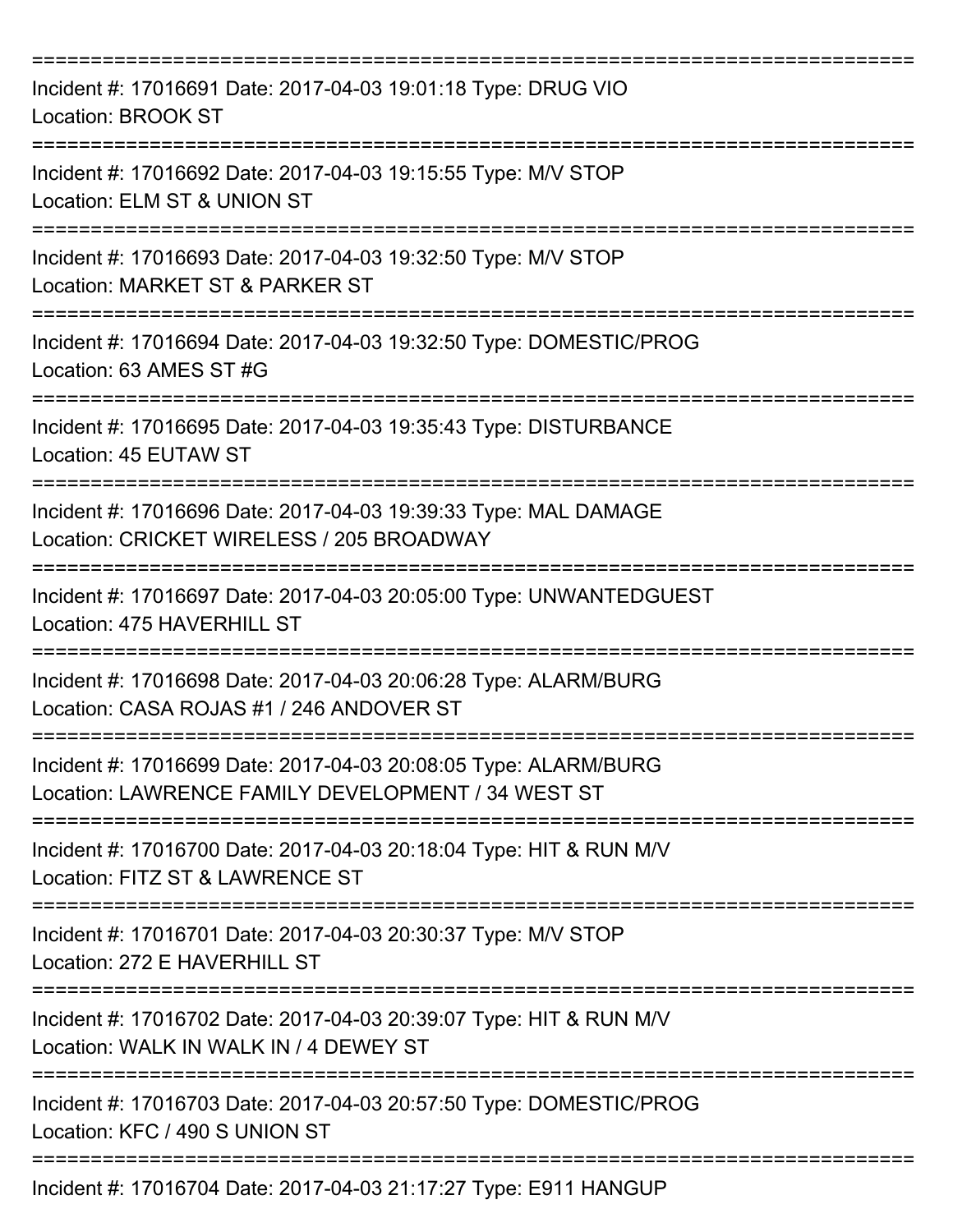| Incident #: 17016705 Date: 2017-04-03 21:21:20 Type: NEIGHBOR PROB<br>Location: 241 PARK ST FL 3                       |
|------------------------------------------------------------------------------------------------------------------------|
| Incident #: 17016706 Date: 2017-04-03 21:23:27 Type: ANIMAL COMPL<br>Location: 81 PHILLIPS ST #1                       |
| Incident #: 17016707 Date: 2017-04-03 21:35:44 Type: TRESPASSING<br>Location: 257 ESSEX ST                             |
| Incident #: 17016708 Date: 2017-04-03 21:37:39 Type: NOISE ORD<br>Location: 2 INMAN ST #4                              |
| Incident #: 17016709 Date: 2017-04-03 21:38:03 Type: ALARM/BURG<br>Location: OFFICE MANAGER CORP / 250 CANAL ST FL 5   |
| Incident #: 17016710 Date: 2017-04-03 21:52:14 Type: INVESTIGATION<br>Location: 90 LOWELL ST                           |
| Incident #: 17016711 Date: 2017-04-03 22:08:39 Type: M/V STOP<br>Location: LOWELL ST & MORTON ST                       |
| Incident #: 17016712 Date: 2017-04-03 22:12:30 Type: ANIMAL COMPL<br>Location: 81 PHILLIPS ST                          |
| Incident #: 17016713 Date: 2017-04-03 22:27:26 Type: NOISE ORD<br>Location: 127 HAVERHILL ST #1                        |
| Incident #: 17016714 Date: 2017-04-03 22:38:15 Type: SUS PERS/MV<br>Location: 75 BERKELEY ST                           |
| Incident #: 17016715 Date: 2017-04-03 23:10:19 Type: ALARM/BURG<br>Location: TRI-CITY GLASS & SCREEN / 84-A S BROADWAY |
| Incident #: 17016716 Date: 2017-04-03 23:21:56 Type: M/V STOP<br>Location: BROADWAY & COMMON ST                        |
| Incident #: 17016717 Date: 2017-04-03 23:40:11 Type: NOISE ORD<br>Location: 2 INMAN ST #4                              |
| Incident #: 17016718 Date: 2017-04-03 23:57:47 Type: ANIMAL COMPL                                                      |